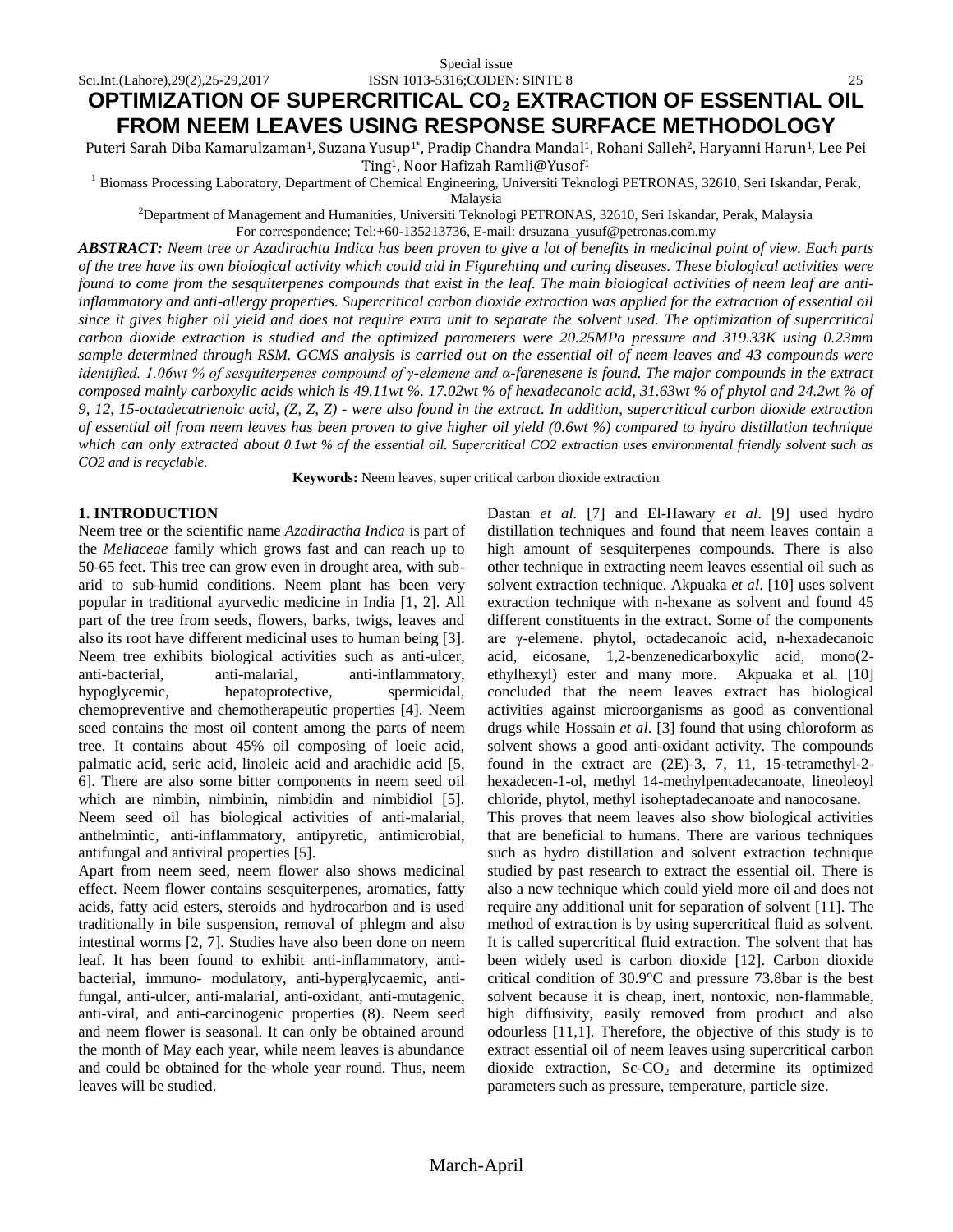# **2. METHODOLOGY**

# **2.1 FEEDSTOCK PREPARATION**

Neem leaves were collected from Titi Gantung, Bota Agriculture Complex (Kompleks Pertanian Titi Gantung, Bota) and was ensured that it was healthy and in good condition. The leaves will then be packed in a polyethylene bag and kept in the refrigerator at 4°C and pour into extraction. It will then wash with running water in order to remove the dirt and soil and wash with distilled water. Then, last stage the leaves were dried at room temperature for a week under shade.

# **2.2 EXPERIMENTAL DESIGN**

Response surface methodology, RSM was applied to evaluate the effects of the parameters on the essential oil yield. Central composite design, CCD is used to obtain the optimized parameters of  $ScCO<sub>2</sub>$  extraction of essential oil from neem leaves. The parameters studied are pressure (A), temperature (B) and particle size (C). The experimental is designed and analyzed using Design Expert software version 8.0 which aids in building and evaluating the models and plotting a three-dimensional response surface.

From the modeling using RSM, 15 runs have been arranged. Table 1 show the coded and uncoded parameters used in the RSM.

**Table 1**: **Coded and uncoded parameters**

| Independent | <b>Coded levels</b> |                          |        |       |        |
|-------------|---------------------|--------------------------|--------|-------|--------|
| variable    | $-1.4$              | $\overline{\phantom{0}}$ |        |       | 1.4    |
| A (MPa)     | 6.69                | 10.00                    | 18.00  | 26.00 | 29.31  |
| B(K)        | 302.82              | 308.00                   | 320.50 | 333.0 | 333.18 |
| C(mm)       | 0.06                | 0.16                     | 0.41   | 0.65  | 0.75   |

## **2.3 EXPERIMENTAL PROCEDURE**

5g of sample was prepared in the pressure vessel and attached to the input and output lines in the external of the supercritical carbon dioxide extraction oven. The flow rate of  $CO<sub>2</sub>$  is set at 5ml/min. The extraction was carried out for 30 minutes and the oil was collected at the collection tube. Dichloromethane, universal solvent, was used to dissolve the oil. The extracted oil was kept in the refrigerator at 4°C.

## **2.4 GCMS ANALYSIS**

GCMS analysis was done on the extracted essential oil at optimum parameter. Analysis was carried out using GC Agilent 6890 with MS, Agilent 5973 and HP-5MS tube (30m x 0.25mm x 0.25μm) to analyze the essential oil. The injector (split/splitless injector) and detector temperature are 225°C and 300°C respectively. The carrier gas helium was used with a flow rate of 1ml/min. Oven temperature is set from 80°C to 260°C with a ramping rate of 8°C/min and holding time of 10mins. The components extracts were compared based on NIST library.

## **3. RESULTS AND DISCUSSION**

Neem leaves essential oil extract is yellow in colour and sticks around the collection tube. Dichloromethane, a universal solvent was used to dissolve the oil extracted. Table 2 shows the oil yield of the experimental runs. It was found out that the extracted essential oil yield is about 0.2wt% to only 0.6wt%. Dastan *et al*. [7] and El-Hawary et

al. (9) extracted only 0.1wt% and 0.08wt% of neem leaves extracts using hydro distillation technique respectively. This proves that  $Sc-CO<sub>2</sub>$  technique extract more essential oil compared to hydro distillation techniques. However, in overall neem leaves are seen to give lower oil yield compared to neem seed oil yield which is 12% to 41wt % [14]. Sc- $CO<sub>2</sub>$  technique is also time saving as a higher oil yield could be obtain in only 30 minutes compared to hydro distillation technique that consumes 3 hours operation with a lesser oil yield  $[7, 9]$ . Therefore, Sc-CO<sub>2</sub> technique is a better oil extraction technique as it could obtain higher oil yield and uses shorter time.

| <b>Experimental</b> | A        | B           | $\mathbf C$     | Oil   |
|---------------------|----------|-------------|-----------------|-------|
| run                 | Pressure | Temperature | <b>Particle</b> | Yield |
|                     | (MPa)    | (K)         | size            | (wt   |
|                     |          |             | (mm)            | $\%$  |
| 1                   | 10.00    | 308.00      | 0.16            | 0.2   |
| $\overline{2}$      | 18.00    | 320.50      | 0.75            | 0.2   |
| 3                   | 10.00    | 333.00      | 0.65            | 0.2   |
| 4                   | 26.00    | 308.00      | 0.65            | 0.2   |
| 5                   | 18.00    | 320.50      | 0.41            | 0.4   |
| 6                   | 18.00    | 320.50      | 0.41            | 0.6   |
| 7                   | 18.00    | 320.50      | 0.41            | 0.6   |
| 8                   | 26.00    | 333.00      | 0.16            | 0.4   |
| 9                   | 18.00    | 338.18      | 0.41            | 0.4   |
| 10                  | 18.00    | 320.50      | 0.41            | 0.5   |
| 11                  | 18.00    | 320.50      | 0.41            | 0.6   |
| 12                  | 29.31    | 320.50      | 0.41            | 0.2   |
| 13                  | 18.00    | 320.50      | 0.06            | 0.6   |
| 14                  | 6.69     | 320.50      | 0.41            | 0.2   |
| 15                  | 18.00    | 302.82      | 0.41            | 0.4   |



| <b>Source</b>        | Sum of  | df | <b>Mean</b> | <b>F-value</b> | p-value             |
|----------------------|---------|----|-------------|----------------|---------------------|
|                      | square  |    | square      |                | $(\text{prob} > F)$ |
| Model                | 0.3714  | 9  | 0.0413      | 6.3308         | 0.0280              |
| A-Pressure           | 0.0000  | 1  | 0.0000      | 0.0000         | 1.0000              |
| <b>B-Temperature</b> | 0.0000  | 1  | 0.0000      | 0.0000         | 1.0000              |
| C-Particle Size      | 0.0800  | 1  | 0.0800      | 12.2727        | 0.0172              |
| AB                   | 0.0167  | 1  | 0.0167      | 2.5643         | 0.1702              |
| AC                   | 0.0050  | 1  | 0.0050      | 0.7670         | 0.4212              |
| BC                   | 0.0050  | 1  | 0.0050      | 0.7670         | 0.4212              |
| $A^2$                | 0.2096  | 1  | 0.2096      | 32.1469        | 0.0024              |
| B <sup>2</sup>       | 0.0324  | 1  | 0.0324      | 4.9716         | 0.0762              |
| $\mathcal{C}^2$      | 0.0324  | 1  | 0.0324      | 4.9716         | 0.0762              |
| Residual             | 0.0326  | 5  | 0.0065      |                |                     |
| Lack of fit          | 0.0006  | 1  | 0.0006      | 0.0741         | 0.7990              |
| Pure error           | 0.0320  | 4  | 0.0800      |                |                     |
| Cor. total           | 0.4040  | 14 |             |                |                     |
| Std. Dev.            | 0.08074 |    | R-squared   |                | 0.919325            |

## **3.1 ANOVA ANALYSIS**

From the ANOVA analysis as in Table 3, the p-value of the analysis is  $0.0280$  which is  $< 0.05$  and this shows that the model is significant with a confidence level of 95%. Significance of the model is represented by p-value while the factor that influences the study is represented by F-value [15]. The significance of the analysis parameters on the essential oil yield was in the order of particle size > pressure > temperature. The  $R^2$  value obtained from ANOVA is 0.92. From the data of essential oil yield using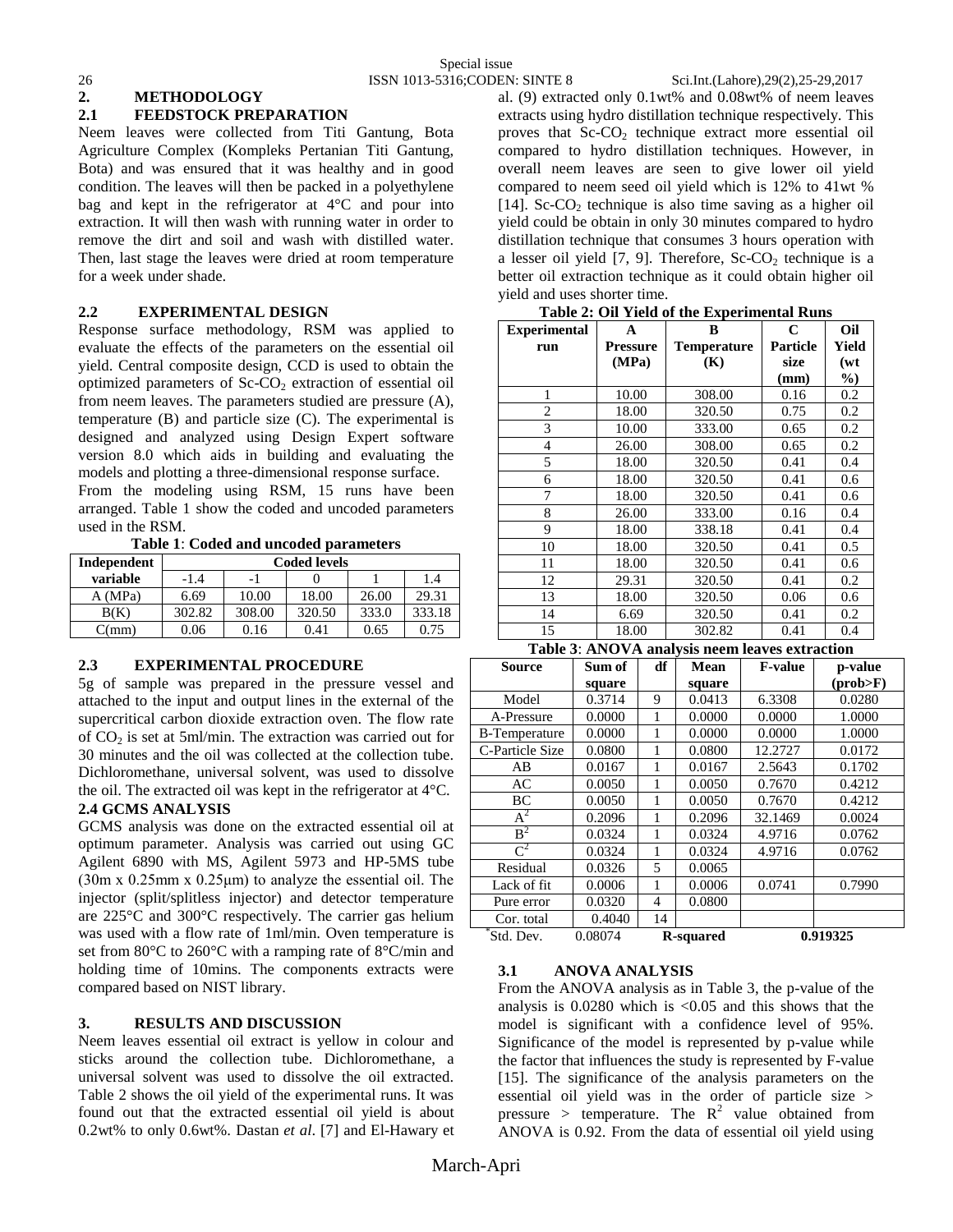Oil yield

the parameters A, B and C, a second-degree polynomial is suggested to fit the most as shown in Eq. (1) below;

$$
Oil yield = 0.537037 - 0.14142C - 0.09142AB - 0.05AC - 0.05BC - 0.016481A2 - 0.06481B2 - 0.1681C2
$$
\n(1)

where A, B and C are the pressure, temperature and particle size. The sign in front of the terms gives different meaning. Synergistic effect is signified by positive sign and negative sign in front of the terms signified the antagonistic effect [16].

#### **3.2 RSM 3D PLOT**

The most influential parameter on the yield of essential oil is particle size. This could also be seen in the perturbation plot in figure (1). The middle point shown is the centre point and the curve which varies the most from the centre point is the most influential parameter which is particle size of the feedstock. The second most influencing parameter is pressure and the least influencing parameter is temperature. Figure (2) shows the difference between actual values from experiment and predicted values calculated by the model. It can be seen from the plot that the experimental value does not deviate much from the linear line. The relationship between pressure and temperature is less obvious. When both temperature and pressure are either very low or high, the oil yield decreases as in figure (3). Nevertheless, at low pressure, the oil yield is seen to be decreasing with an increment in temperature [17]. In the extraction of neem leaves essential oil, at low pressure the oil yield decreases with a decrease in temperature. The maximum yield as can be obtained is at 20MPa and temperature of 319K. For the effect of pressure, when the pressure increases, the oil yield increases. Increase in pressure will increase the density of solvent and thus increases the solubility of solute in solvent [13, 18]. However, equilibrium is achieved until the oil yield started to decrease. This shows that there is an optimum condition for pressure. Similar trend be observed with respect to temperature. When the temperature increases the oil yield will also increase until a point when it will started to decreases when the temperature keep on increasing. A further increased with temperature due to decreasing the density of the solvent and thus reduces the solubility of solute [13]. Particles size influences the oil yield largely. From figure (4) and figure (5) smaller particle size showed a higher oil yield. Generally smaller particle size will result much in extraction the oil yield [13]. Large surface areas are available for extraction when the size of particle is smaller. This exposes the feedstock more to the solvent for extraction to occur. Besides, grinding feedstocks to smaller particle size disrupted the cell wall of the sample and reduce the intra particle diffusion resistance with shorter path for diffusion of solute [19]. However, the oil yield will decrease when the particle size is smaller.



**Figure (1) Perturbation plot (A: Pressure, B: Temperature, C: Particle size)**



**Figure ( 2) Predicted values versus experimental values**



**Figure (3**) **Three dimensional plots on the combined effect of pressure and temperature**



**Figure (4**) Three dimensional plots on the combined effect of pressure and particle size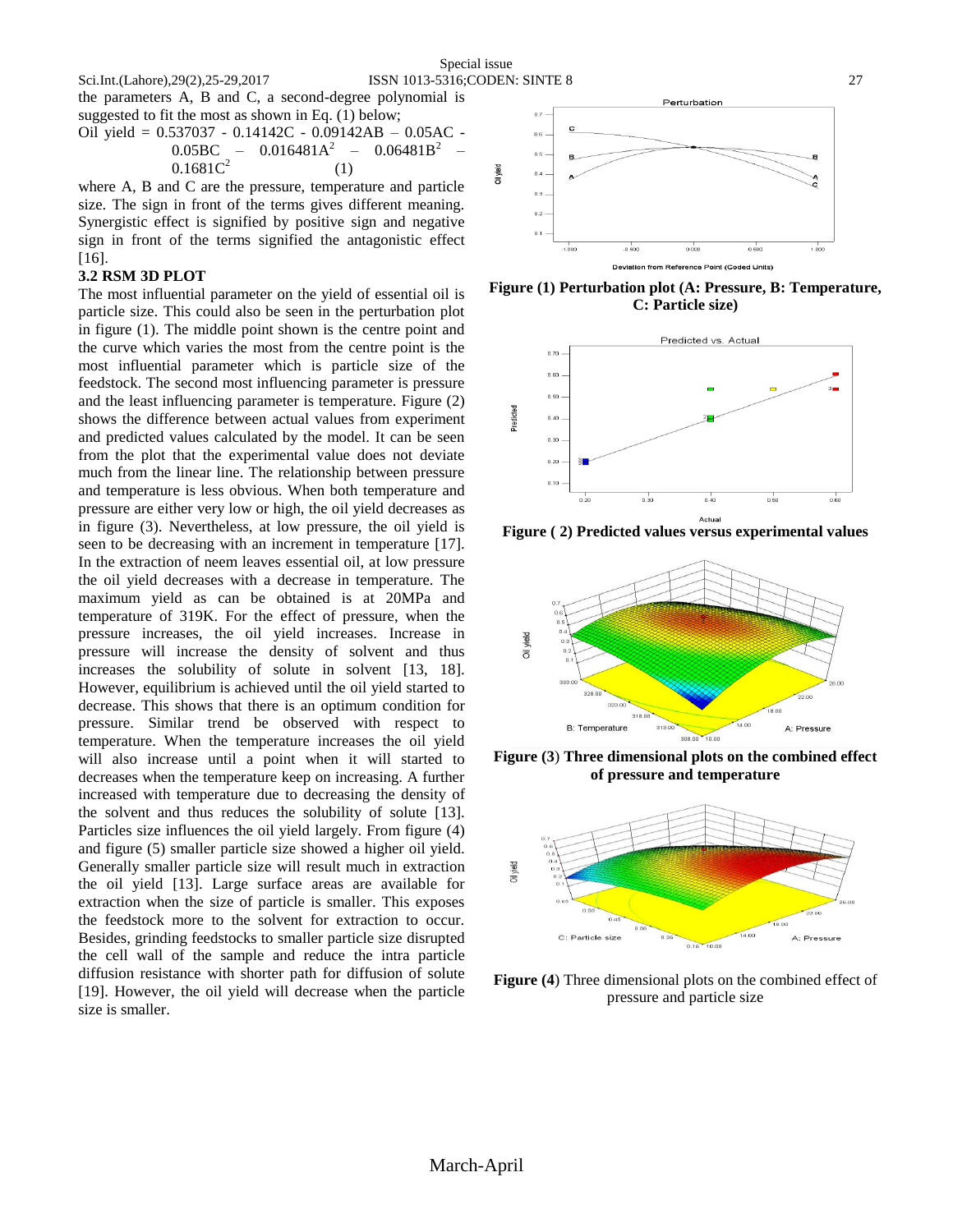

# **Figure (5) Three dimensional plots on the combined effect of temperature and particle size**

# **3.3 OPTIMIZATION ANALYSIS**

The optimum condition of supercritical carbon dioxide extraction of neem leaves is 20.25MPa, 319.33K and 0.23mm particle size. It is reported that with these parameters, the highest oil yield of 0.6% can be obtained with a standard deviation of 0.08 at confidence level of 95%. Two repeated runs (Table 4) were carried out to confirm the result and an average of 0.6013% oil yield was obtained with a standard deviation of 0.08. This proved that the optimum conditions for Sc-CO<sub>2</sub> extraction of neem leaves are at  $20.25MPa$ , 319.33K and 0.23mm particle size.

| Table 4: Oil Yield (%) with Optimized Parameters |
|--------------------------------------------------|
|--------------------------------------------------|

| Run                       |                 |                    | $\mathsf{C}$    | Oil          |  |
|---------------------------|-----------------|--------------------|-----------------|--------------|--|
|                           | <b>Pressure</b> | <b>Temperature</b> | <b>Particle</b> | Yield        |  |
|                           | (MPa)           | ĸ                  | size (mm)       | $(wt \, \%)$ |  |
|                           | 20.25           | 319.33             | 0.23            | 0.70         |  |
|                           | 20.25           | 319.33             | 0.23            | 0.54         |  |
|                           | 0.62            |                    |                 |              |  |
| $\rightarrow$<br>IR MEHRA |                 |                    |                 |              |  |

## **3.4 ANALYSIS OF NEEM LEAVES ESSENTIAL OIL**

GCMS analysis was carried out on the essential oil obtained using the optimum conditions. Figureure 6 shows the components identified in neem leave essential oil. Neem leaves mainly consist of sesquiterpenes compounds. However, from the GCMS analysis, carboxylic acid is found to be the highest amount of compounds in neem leaves. Two sesuiterpenes compounds found which are γ-elemene (0.72 %) at the retention time of 15.336min and  $\alpha$ -farenesene (0.34%) at the retention time of 15.410min. A total of 1.06 wt % of sesquiterpenes is only found in the extracted essential oil.



# **Figure (6) Components identified in neem leaves essential oil**

The compounds are n-hxadecamoic acid (17.02%) at 22.673 minute, phytol (31.63 wt %) at 31.63 minute and 9, 12, 15 octadecatrienoic acid,  $(Z,Z,Z)$  –(24.2 wt%) at 25.558 minutes. These compounds also show some biological activities which are beneficial to humankind. Studies shows that n-hexadecanoic acid, shows anti-inflammatory activity against phosphalipase [20] whereas, phytol has been widely known to be synthetic form of vitamin E and K1. Phytol is also been studied to show antimycobacterial activity against mycobacterium tuberculosis [21. 9, 12, 15]-octadecatrienoic acid,  $(Z, Z, Z)$  - which is a family of linoleic acid group has shows medicinal properties such as anti-thitaminic, antiinflammatory, anti-eczemic and many more [22]. Therefore, despite having fewer amounts of sesquiterpenes in the essential oil extracted from neem leaves using  $Sc-CO<sub>2</sub>$ extraction, carboxylic acid was also present which shows medicinal properties. n-hexadecanoic acid, phytol and 9,12,15- octadecatrienoic acid, (Z,Z,Z)- have the properties which give good effect towards human.

# **4. CONCLUSION**

Using the method of supercritical carbon dioxide extraction of essential oil from neem leaves has been proven to give a higher oil yield of 0.6 wt% compared to hydro distillation technique which extracted only 0.1 wt%. Supercritical  $CO<sub>2</sub>$ extraction uses environmental friendly solvent  $CO<sub>2</sub>$  to extract its oil and this extraction process is found to be giving better oil yield and time saving. Application of RSM method of analysis allows obtaining the optimum parameters such as pressure, temperature and particle size for  $ScCO<sub>2</sub>$  extraction of neem leaves which are at 20.25MPa pressure, and 319.33K using 0.23mm sample particle size. GCMS analysis done at the optimum condition of  $Sc$ - $CO<sub>2</sub>$  extraction of neem leaves was found to consist 1.06 wt% of sesquiterpenes such as γelemene and α-farenesene. Apart from that, 1.74% sesquiterpenes alcohol is also found. The most compounds found in the neem leaves extract is carboxylic acids (49.11 %). The carboxylic acids are n-hexadecanoic acid, phytol, and 9, 12, and 15-octadecatrienoic acid, (Z, Z, Z)-. Therefore the essential oil extract of neem leaves using  $Sc-CO<sub>2</sub>$ extraction method is able to extract a valuable compound which have good effects towards human and also found to have reliance against biological activity against microorganisms.

## **5. ACKNOWLEDGEMENTS**

This is a collaboration research between Universiti Teknologi PETRONAS, Bio-X Techno Sdn Bhd, and Agriculture Department of Perak Tengah. The authors would like to thank all those who have contributed for their joint efforts in conducting this research and also to Universiti Teknologi PETRONAS for supporting this work and Elsevier foundation Green and Sustainable Chemistry Challenge for the grant to undertake the research.

# **6. REFERENCES**

[1] S. Atawodi, and J. Atawodi. "Azadirachta indica (neem): a plant of multiple biological and pharmacological